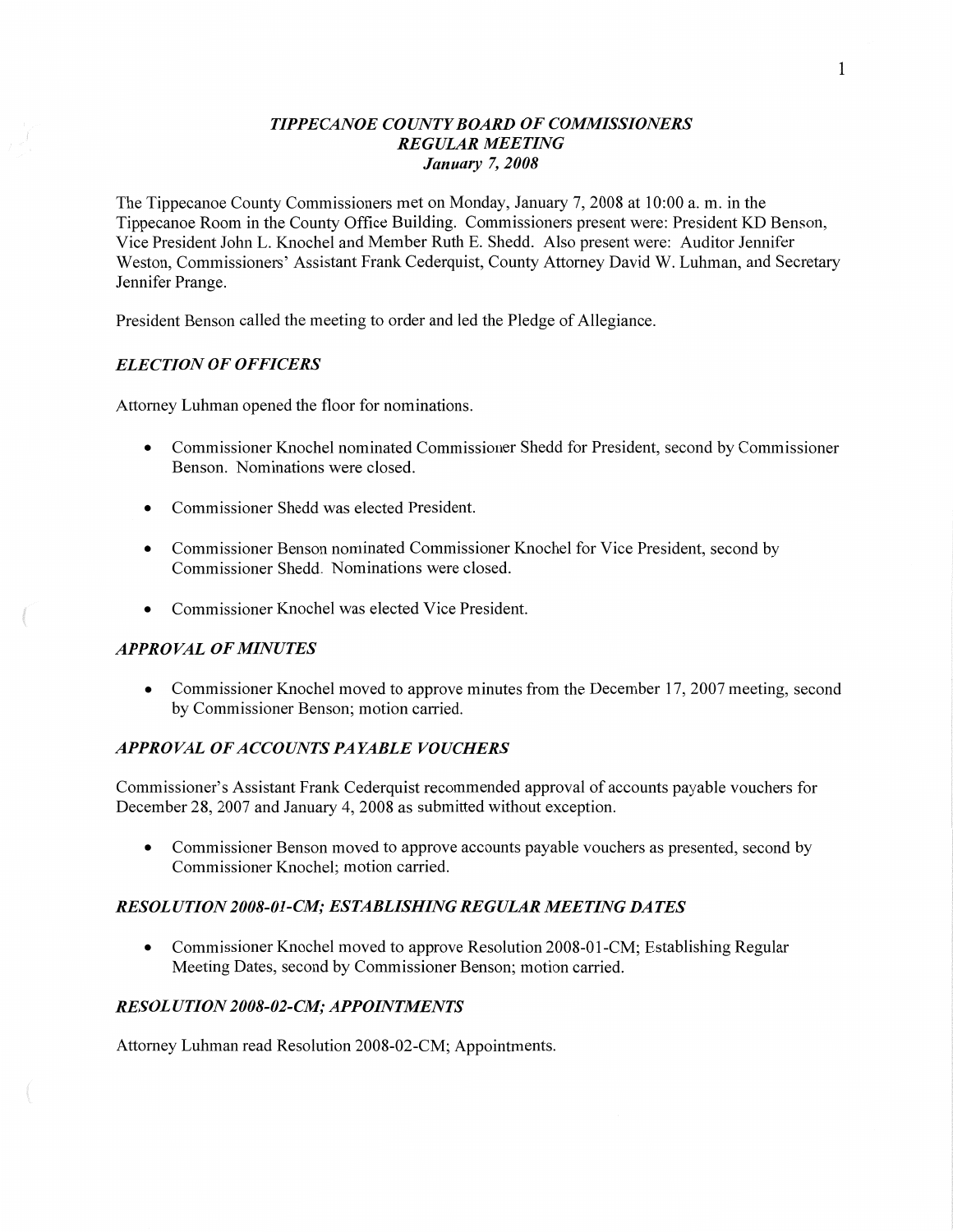**0** Commissioner Knochel moved to approve Resolution 2008-02-CM; Appointments, with the removal of Auditor Weston's appointment to the Downtown Business Center, second by Commissioner Benson; motion carried.

## *CONTRACT* FOR *LEGAL SERVICES*

Attorney Luhman spoke regarding a contract for legal services between Hoffman, Luhman, Masson **RC.**  and Tippecanoe County. The new contract reflects an increase with a new rate of \$165 an hour.

**0** Commissioner Knochel moved to approve the contract for legal services as presented, second by Commissioner Benson; motion carried.

#### *HIGHWAY* — *Opal Kuhl*

Highway Director Opal Kuhl recommended the bid from Hill Truck **Sales** be accepted for two Tandem Axel **Dump** Trucks. Director Kuhl will be purchasing the two additional trucks identical to the **truck**  purchased in December.

**0** Commissioner Knochel moved to accept the bid from Hill Truck Sales, second by Commissioner Benson; motion carried.

**A** Professional Services Agreement for widening of Bridge #210 with HE—BFS, LLC was recommended for approval. The bridge is located in Shadeland on County Road 300 South. This preliminary engineering agreement is for \$29,300.

*0* Commissioner Knochel moved to approve the agreement as presented, second by Commissioner Benson; motion carried.

**A** Professional Services Agreement for Bridge #17 replacement was recommended for approval with Beam, Longest and Neff, LLC. The bridge is located on County Road 800 S. over Wea Creek. The survey amount is \$16,800 and the design is \$76,400.

**0** Commissioner Knochel moved to approve the agreement as presented, second by Commissioner Benson; motion carried.

Director Kuhl recommended street acceptance for Hunters Crest, **Sec.** One *-* Kings Creed Drive *-* 606.94', Tristan Drive *-* 1,040.75', Heraldry Drive *-* 123.92', and Murihead Road *-* 130.08'; 3 Year Subdivision Maintenance Bond for Hunters Crest, Section One in the amount of \$3 **1,000.** 

**0** Commissioner Knochel moved to accept the streets as presented with accompanying bond, second by Commissioner Benson; **motion** carried.

She also recommended street acceptance for Hunters Crest, Section Two *-* Tristan Drive *-* 130', Peebleshire Lane *-* **1,157',** Staghorn Way **— 98',** Ironbrand Road *-* 885 .66', Bardsdell Street *-* 107.81'; 3 Year Subdivision Maintenance Bond for Hunters Crest, Section Two in the amount of \$31,000.

**0** Commissioner Knochel **moved** to accept the streets as presented with accompanying bond, second by Commissioner **Benson;** motion carried.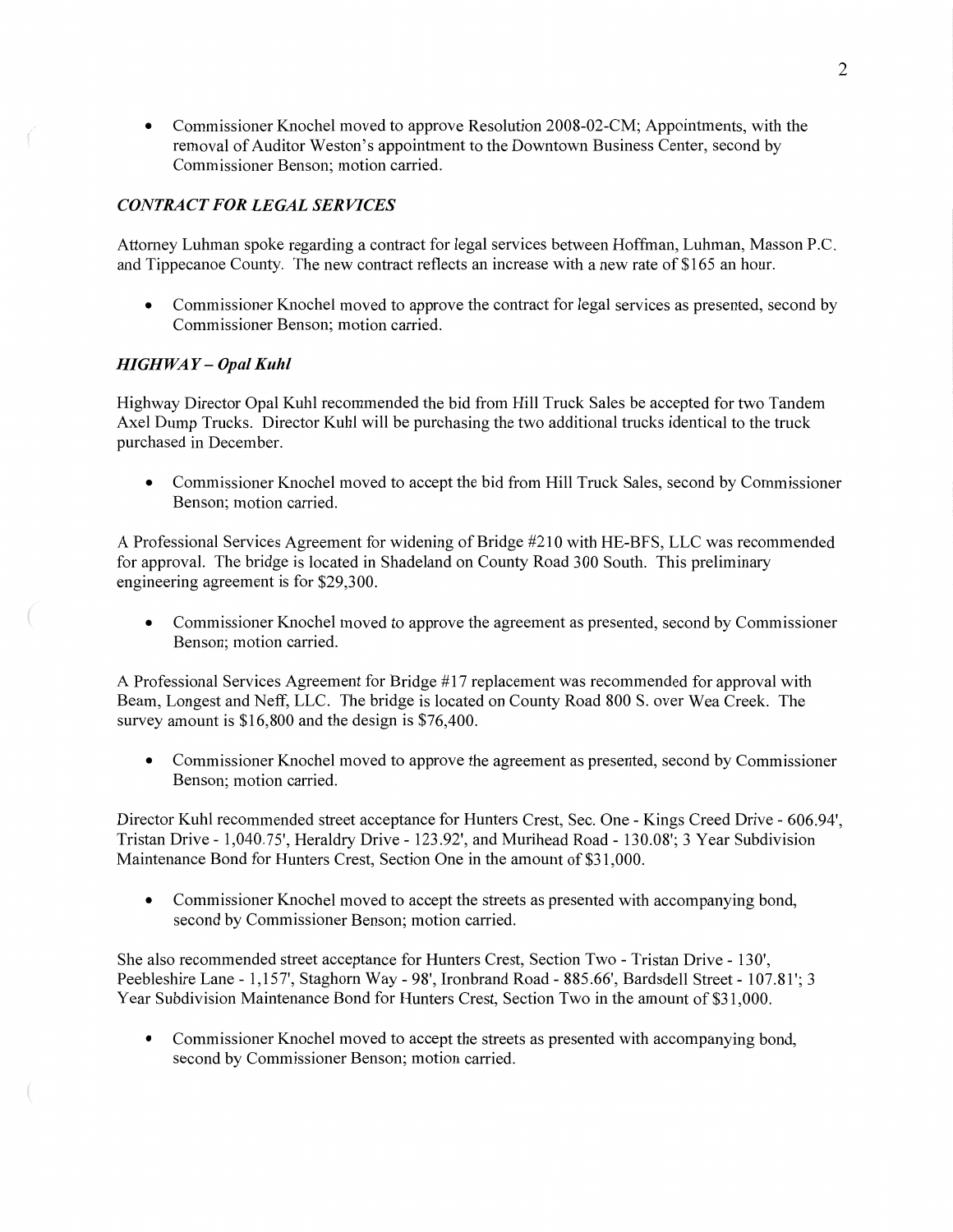Director Kuhl presented **a** 2008 Fee Schedule by Stewart Kline and Associates. The change for <sup>2008</sup> includes an hourly rate of \$75 *-* \$125 for Registered Engineers, \$55 *-* \$85 for Engineers in training, \$40 — \$65 for Technicians and Draftsmen. All other fees remained the same.

**0** Commissioner Knochel moved to approve the fee schedule for Stewart Kline and Associates as presented, second by Commissioner Benson; motion carried.

#### *AREA PLAN COMMISSION* - *Sallie F ahey*

Director Fahey spoke regarding an Amendment #56 of the Unified Zoning Ordinance. The amendment includes changes and additions to flood plain regulations, enforcement issues, storm water ordinance regulations, and implementation of the multi—hazard mitigation plan.

• Commissioner Knochel moved to approve UZO Amendment #56; Ordinance 2008-02-CM, second by Commissioner Benson.

Auditor Weston recorded the vote:

| Benson  | Yes |
|---------|-----|
| Shedd   | Yes |
| Knochel | Yes |

Ordinance 2008-02-CM passed 3-0.

## *RECORDER — Oneta Tolle*

Recorder Tolle recommended postponing the award for Professional Services. She reported several proposals were expected and only one was received. She intends to re-address the contract at the next Commissioner's meeting.

#### *HEALTH DEPARTMENT* **—** Ron *Cripe*

Director Ron Cripe spoke regarding a change in positions in the Health Department. He is recommending the Environmentalist/Water and Vector Control position and the Emergency Preparedness Coordinator be combined to the Environmentalist/Emergency Preparedness Coordinator at **a** PAT IV level. The Department of Homeland Security has cut funding for these positions, and he feels it is best to combine the duties to meet the needs of the department.

**0** Commissioner Knochel moved to approve the elimination of the two positions as stated and the creation of an Environmentalist/Emergency Preparedness Coordinator, PAT IV, second by Commissioner Benson; motion carried.

#### *GRANTS* — *Laurie Wilson*

Grant Coordinator Laurie Wilson presented a Professional Services Agreement between Tippecanoe County and Ryaan Mansouri for the Sex Offender Management Grant from the US. Department of Justice. Mr. Mansouri will serve as a Title 33-SOMM Case Manager responsible for screening referrals and developing and implementing case plans for program participants.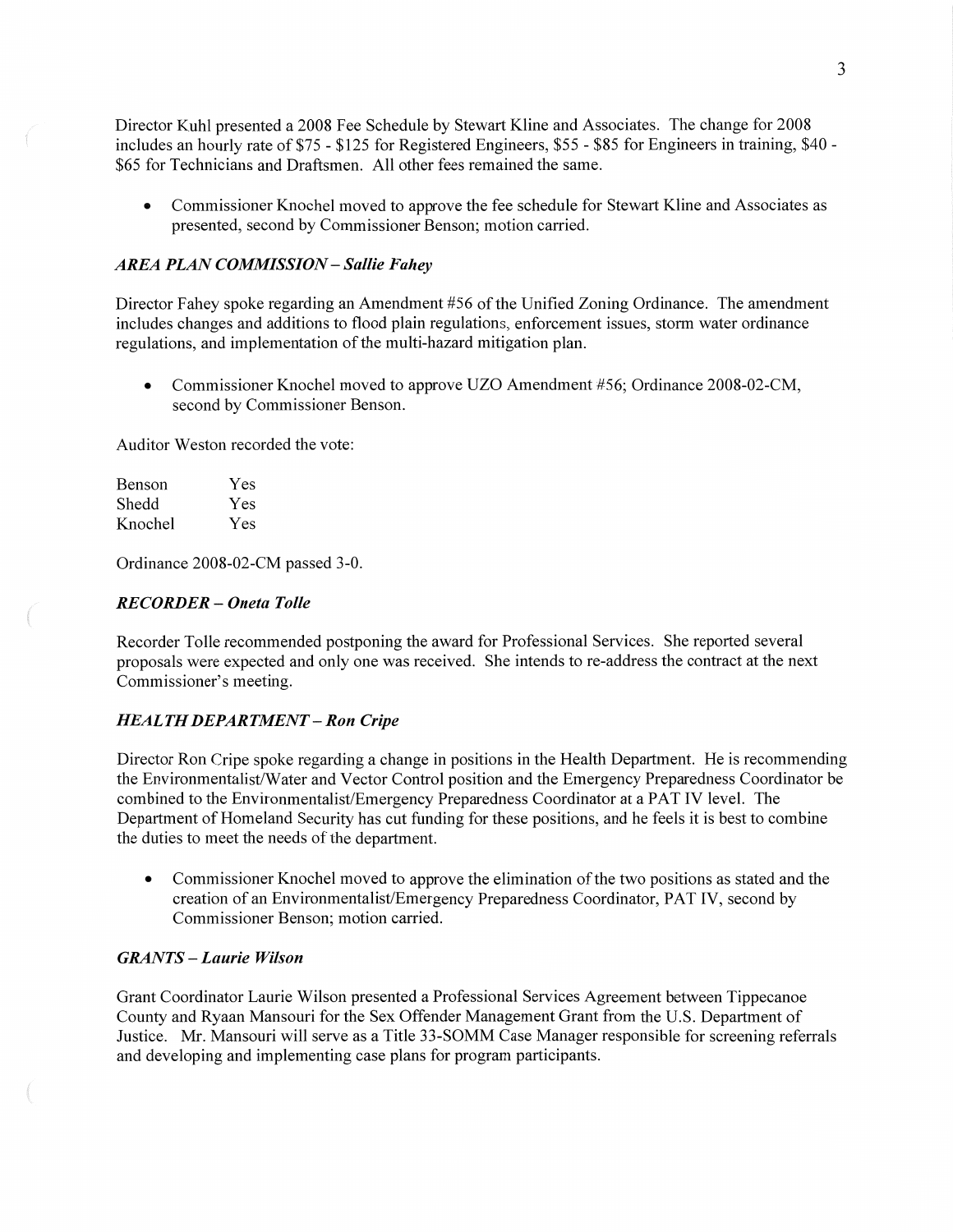**0** Commissioner Knochel moved to approve Professional Services Agreement for the Sex Offender Management Program, second by Commissioner Benson; motion carried.

## *RESOLUTION 2008—03—CM Confirming* the *Participation* of *Tippecanoe County* in the *Wabash River Heritage Corridor Commission*

Attorney Luhman confirms that Tippecanoe County will continue to participate in this Commission. The resolution states Norman Neiburger is appointed as the Commissioner's representative and James Andrew as the alternate. This is **a** two year term and will expire December 31, 2009.

• Commissioner Knochel moved to approve Resolution 2008-03-CM, second by Commissioner Benson; motion carried.

### *RESOLUTION 2008-05-C.M; Modifying EDIT Plan*

Attorney Luhman described Resolution 2008-05-CM that modifies the EDIT **Plan** to add a new project. The new Project #56, adds HVAC Repair and Maintenance for 629 N. 6<sup>th</sup> Street, the Courthouse and the Jail. The estimated cost is \$1,150,000, in which \$750,000 will be used from EDIT funds.

• Commissioner Knochel moved to approve Resolution 2008-05-CM, second by Commissioner Benson; motion carried.

### *ORDINANCE 2008-01—C1W; Amending Tippecanoe County Code, Adding* New *Chapter* 73 *Transportation Emergencies*

Attorney Luhman spoke regarding Ordinance 2008—01-CM; Amending Tippecanoe County Code, Adding New Chapter 73, Transportation Emergencies. This ordinance establishes a system used by county officials to advise the public about transportation emergencies. It reflects the same level of warnings as recently released by the state. The three levels of notification are:

Level III – Hazardous Travel Watch; advisory in nature and does not require action on the part of the public.

Level II – Hazardous Transportation Warning; constitutes a significant risk of injury or damage to persons or property or if travel would be significantly delayed. Only essential travel is permitted.

Level I – Hazardous Transportation Emergency; constitutes a significant risk of injury or death to motorist, roadway maintenance, emergency or critical operations personnel. Travel on designated roadways would be prohibited, except for emergency personnel.

**0** Commissioner Knochel moved to approve Ordinance 2008-01-CM, second by Commissioner Benson.

Auditor Weston recorded the vote:

| Benson  | Yes |
|---------|-----|
| Knochel | Yes |
| Shedd   | Yes |

Ordinance 2008-01-CM passes 3—0 on first reading.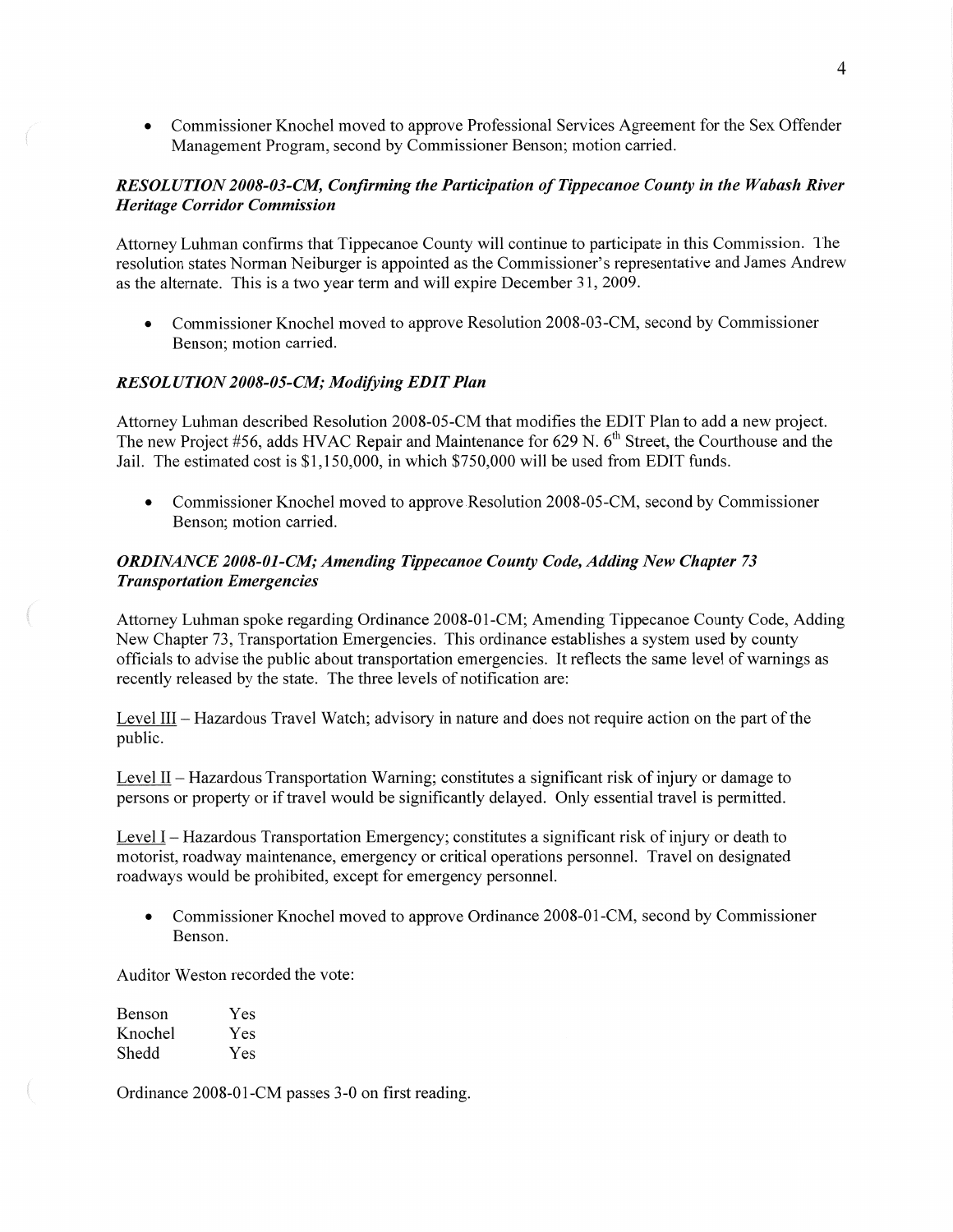#### WET *SPRINKLER A GREEMEN T*

**0** Commissioner Knochel moved to approve the Wet Sprinkler agreement between Simplex Grinnel and Tippecanoe County for the Courthouse and the Tippecanoe County Office Building, second by Commissioner Benson; motion carried.

## ART *SMART INDIANA LICENSE AGREEMENT*

Attorney Luhman spoke regarding the Art Smart agreement between Tippecanoe County, Children's Museum, and Greater Lafayette Art Museum. This grants permission for use of **a** photograph of the Tippecanoe County Courthouse in their publication materials.

**0** Commissioner Knochel moved to approve the Art Smart Indiana License Agreement, second by Commissioner Benson; motion carried.

#### *UNFINISHED/NEW BUSINESS*

**A** Special Commissioner's Meeting will be held on Tuesday, January 8, 2008 at 7:00 pm. at Elston Presbyterian Church to discuss the Juvenile Facility.

### *REPORTS* ON *FILE*

Clerk Tippecanoe County Library Veterans Affairs

#### *PUBLIC COMMENT*

Ginny Whipple, GnA Assessment Professionals, requested information regarding her claim in which a demand letter was submitted. Attorney Luhman requested **a** report from GnA to evaluate the claim. He added he will review the report and advise the commissioners on the payment of the claim.

*0* Commissioner Knochel moved to adjourn.

# **BOARD** OF **COMMISSIONERS** OF THE **COUNTY** OF **TIPPECANOE**

Ruth E. Shedd

Ruth E. Shedd, President

John L Karche

John L. Knochel, Vice President

 $K\rightarrow F$ 

K.D. Benson, Member